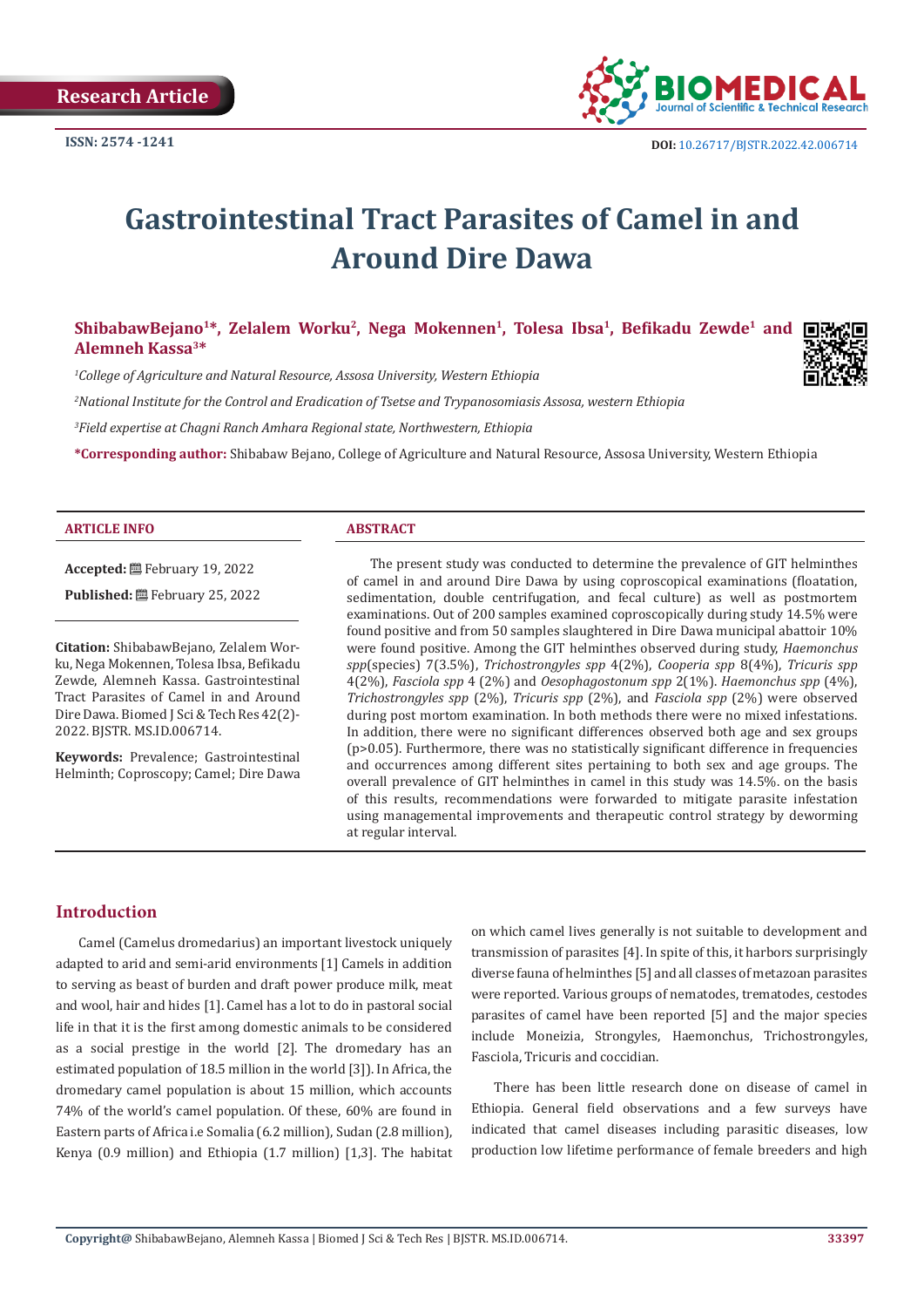calf mortality were the major constraints encountered in camels on Ethiopia [1]. There is some information on camel helminthes in Ethiopia. Some of these unpublished works on helminthes disease of camel in country include [2,5-11]. However, still there is a considerable gap in our knowledge of prevalence rate, the species of parasite involved, potential risk factors and economic impacts of gastrointestinal helminthes in camel population of Ethiopia in general and Dire Dawa area in particular.

Therefore, the objectives of this study were:

- **1.** To estimate the prevalence rate of GIT helminthes in and around Dire Dawa.
- **2.** To identify the species of GIT helminthes of camel in the study area.
- **3.** To assess the potential risk factors of GIT parasites in camel of the study area.

## **Materials and Methods**

#### **Study Area**

The study was undertaken in and around Dire Dawa administrative council in Eastern part of Ethiopia. Dire Dawa is located at 518km east of Addis Ababa at 9036'N and 40 52'E. The area has an altitude ranging between 226m and 950m.a.s.l. [12]. It has harsh climate with low unreliable and unevenly distributed rainfall with regular high temperature. The rainfall has bi-modal patterns with highest rainfall in July and August. The average annual rainfall varies700mm-900mm. the monthly mean maximum temperature ranges from 28.1oc I December and January and 34.6oc in May [12].

The administrative council is bordered to the South, South-east and South-west with Eastern Harrarghe zone of Oromiya Regional State and to the East, North-east, and North-west with Shinille zone of Somali Regional State. The total area of the administrative council is about 1,288.02 km2 [12]. Generally, livestock population of the study area recorded in [12]. exceeds 247,502of these goats make the highest proportion (51.26%) followed by cattle (22.09%); sheep (20.66%) and camel (2.24%).

#### **Study Animal**

A total of 200 camels were examined in and around Dire Dawa for GIT helminthes. This figure comprises randomly selected 123 adults and 77 young of which 100 were males and 100 were females. Sex selection was purposively done. The major area from where the samples came include Shinille, Melka-jebdu, Wursso, Issa village and Dire Dawa.

#### **The Study Design and Methodology**

The study was the cross-sectional survey in which the prevalence of the GIT helminthes had been estimated on the basis of routine fecal examination of individual samples. The fecal samples were collected from 200 camels directly from the rectum by using rectal gloves and place in universal bottle prepared with formalin solution until examined in the laboratory. Postmortem examination had been carried in the Dire Dawa municipal abattoir from 50 adult camels in addition to their fecal examination. During the survey, individual camel's address, age and sex were recorded. Dental eruption and wear were used to consider age categorization [13]. Baesd on this bellow four years old considered as young and above four years as adult.

## **Laboratory Works**

**Coproscopic Examinations:** A fecal sample of 10 to 15g was collected directly from rectum by using rectal glove and samples were placed in universal bottle half fill with formalin solution and tightly sealed. The samples were labeled and immediately dispatched to Dire Dawa regional veterinary diagnostic and investigational parasitological section laboratory. On some occasions samples were stored in  $+4^{\circ}$ c frig for about 72 hours when immediate examination was not possible on the basis of wilson,[13] The laboratory technique employed were mainly qualitative fecal analysis i.e floatation, sedimentation, and Barman's technique were practiced. Positive samples for helminthes egg examination were cultured at incubator temperature 37oc for aweek and then larvae identified by using Burmen's technique [14]. Fecal culture was done by taking 19g of feces in a tray and then moistening with water if too dry or adding charcoal if too wet and incubating for a week.

**Postmortem Examination:** The survey was supported by postmortem examination on GIT helminthes of 50 camels (adult camels that were slaughtered at Dire Dawa municipal abattoir. Any parasite that was found in ruminal compartments of camel's GIT examined grossly and microscopically from ruminal contents and identification was based on [13-15]. In addition, their location (sites within the lumen) and morphologies were used as reference frame in identification of adult parasites in their genus level.

**Data Analysis:** Data were entered into MS excel spread sheet and analyzed using SPSS 11.5 software (2002). Statistical analysis included comparison of GIT helminthes on the basis of age, sex, sampled areas. The prevalence in (%) was obtained by dividing the number of animals harboring a given helminthes to the total animal examined. P-value <0.05 was considered as statistically significant.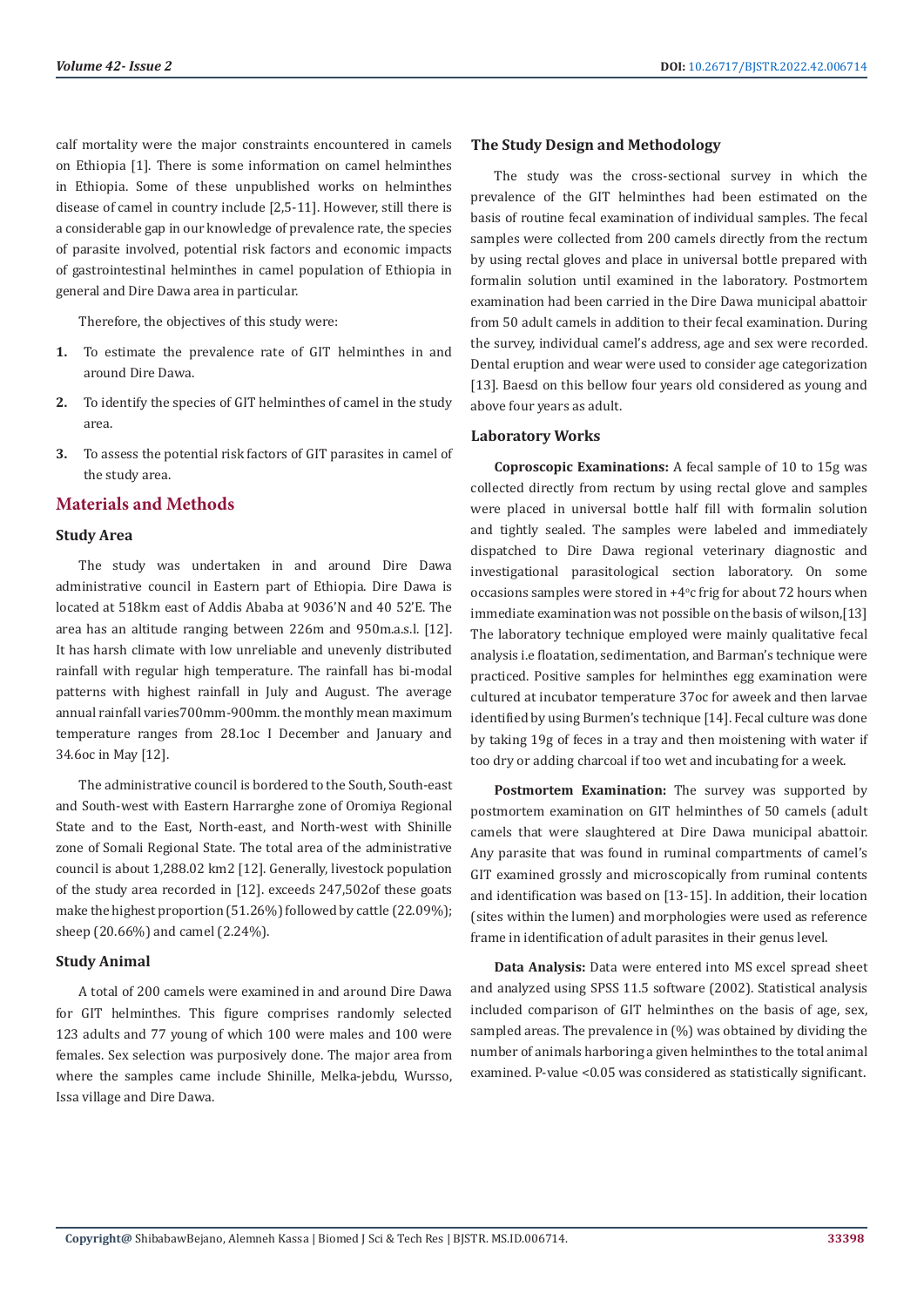## **Results**

#### **Coproscopic Results**

The present study revealed the existence of GIT helminthes in the study area with over all prevalence rates of 11.5% on the basis of coproscopical examinations. During this survey the GIT helminthes observed include *Haemonchus spp*, *Tricostrongyles spp*, *Cooperia spp*, *Tricuris spp*, *Fasciola spp* and *Oesophagostomum spp* which have significant importance both on health and economy. A different in prevalence rate of GIT helminthes between the young and adult camels was not statistically significant using  $x^2$  square analysis (p.>0.05) (Table 1). This shows that the prevalence rate of GIT helminthes was higher in young (18.18%) than adult camels (12.19%). In addition, analysis taken sex ways showed that the prevalence rate of GIT helminthes was higher in females than males. By x2 square analysis, the difference between prevalence of females (20%) and males (9%) was analyzed and found to statistically be not significant (p>0.05) (Table 2).

**Table 1:** Prevalence of GIT parasites in camel by age, irrespective of specie.

| Sex group | <b>Total examined</b> | <b>Positive's findings</b> |  |
|-----------|-----------------------|----------------------------|--|
| Adult     | 123                   | 15(12.19%)                 |  |
| Young     |                       | 14 (18.18%)                |  |

**Table 2:** Prevalence of GIT parasites in camel by sex, irrespective of species.

| Sex group | <b>Total examined</b> | <b>Positive's findings</b> |  |
|-----------|-----------------------|----------------------------|--|
| Adult     | 100                   | 9(9%)                      |  |
| Young     | 100                   | 20 20%)                    |  |

#### **Postmortem Examination Result**

A sample was collected from 50 adult camels and 5% of the samples were positive for different species of GIT helminthes. Based on sites on camels GIT and morphological appearance of the helminthes itself, the species of the helminthes was identified. As result, *Haemonchus spp* (4%), *Trichostrongyles spp* (2%), *Tricuris spp* (2%), and *Fasciola spp* (2%) were observed during postmortem examination. There was no mixed parasitic infestation in case of postmortem examination. On some occasions, Postmortem findings helped more in identifying exactly the species of parasites which was difficult during fecal eggs.

#### **Occurrence of GIT Parasites in Different Study Areas**

The frequency of occurrence of different parasites in different study areas irrespective of species shows presence of parasitic burden in all study areas. The frequencies of occurrences of different parasites in different study areas seemed almost the same (Table 3).

|  | Table 3: Frequency of occurrence of different parasites in different study areas. |
|--|-----------------------------------------------------------------------------------|
|  |                                                                                   |

| <b>GIT Helminthes</b> | <b>Study areas</b> |             |             |                 |               |  |
|-----------------------|--------------------|-------------|-------------|-----------------|---------------|--|
|                       | Dire Dawa          | Issa area   | Melka-jebdu | <b>Shinille</b> | <b>Wursso</b> |  |
| Haemonchus spp        | 2(4%)              | $0(0\%)$    | $1(1.78\%)$ | 3(6%)           | $1(8.3\%)$    |  |
| Trichostrongyles spp  | $1(2\%)$           | $1(3.12\%)$ | $0(0\%)$    | 2(4%)           | $0(0\%)$      |  |
| Cooperia spp          | $0(0\%)$           | 2(6.25%)    | $5(8.92\%)$ | $0(0\%)$        | $1(8.3\%)$    |  |
| Tricuris spp          | $1(2\%)$           | $0(0\%)$    | $1(1.78\%)$ | 2(4%)           | $0(0\%)$      |  |
| Fasciola spp          | $1(2\%)$           | 2(6.25%)    | $1(1.78\%)$ | $0(0\%)$        | $0(0\%)$      |  |
| Oesophagostomum spp   | $0(0\%)$           | $0(0\%)$    | $1(1.78\%)$ | $1(2\%)$        | $0(0\%)$      |  |
| Total examined        | 50                 | 32          | 56          | 50              | 12            |  |

# **Discussion**

This study revealed difference in the prevalence rate of GIT helminthes in coproscopic (29/200) and postmortem examination (5/50), which was 14.5% and 10% respectively. In addition, significant differences of GIT helminthes infestation between age groups, with higher infestation rate in young (18.18%) than adults (12.19%). this might be due to relative resistance of adult camels to GIT helminthes than younger. Similarities in frequencies of occurrences of GIT helminthes in the different study areas could be due to similarities in epidemiology and climatic conditions those study areas as well as their pastoral system of management. However, prevalence rates vary widely from region to region as

well as from season to season within the same region [16]. Among those GIT helminthes examined, *cooperia spp Oesophagostomum spp* were absent in postmortem examination and *Haemonchus spp* (4%), *Trichstrogyles spp* (2%), *Tricuris spp* (2%), and *Fasciola spp* (2%) were prevalent. This could be due to resistance of adult camels for *Cooperia spp* and *Oesophagostomum spp*. this was agreed with survey done by [5,10,11].

Analysis that was taken in sex wise showed that the prevalence of GIT helminthes was higher in females (20%) than males (9%). This may be due to females being liable for many physiological stress-inducing factors like pregnancy and lactation [9]. There was no mixed infestation encountered during the study. This may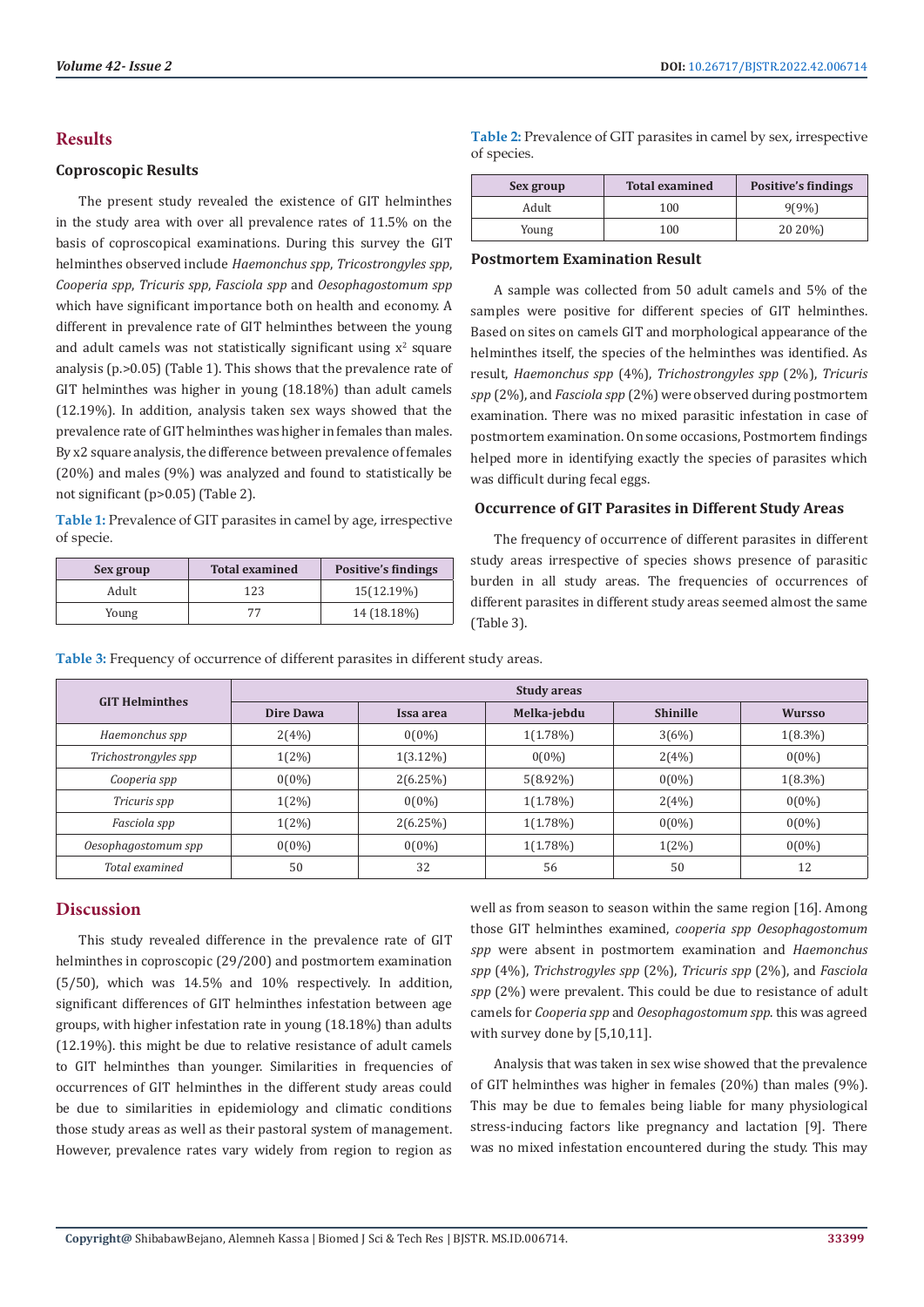be the reflection of pastures not being infected by different types of GIT helminthes. Camels acquire helminthes by grazing on infected pastures or ingesting larvae infected water [17]. During this survey the GIT helminthes found includes *Haemonchus spp* 7(3.5%), *Trichostrongyles spp* 4(2%), *Cooperia spp* 8(4%), *Tricuris spp* 4(2%), *Fasciola spp* 4 (2%) and *Oesophagostonum spp* 2(1%). *Haemonchus spp* (4%), *Trichostrongyles spp* (2%), *Tricuris spp* (2%) and *Fasciola spp* (2%).

Various works had documented; according to Rechards, [6] parasites encounter in Borena pastural area includes *Trichostrongyles spp* (85%), *Strongloides* (11%) and *Tricuris spp* (20%). In Harrargye pastural area, Birhanu, [7] reported *Trichostrongyles spp* (86%), *Strongyloides* (7.86%), *Tricuris spp* (43.6%) and cestodes (2.4%); Abebe, [8] reported *Trichostrongyles spp* (87.4%), *Tricuris spp* (49%) and cestodes (4.5%); Getachew, [9] reported *Trichostrongyles spp* (90.25%), *Strongloids* (10.7%), and *Tricuris spp* (28.9%) from Jigjiga and Lagahabur. Tenay, [10] reported *Trichostrongyles spp* (94.61%), *Strongloids* (8.09), *Tricuris spp* (45.6%) from Southern rangeland of Ethiopia (Borena). Theodros, [11] reported *Trichostrongyles spp* (94.61%), *Strongloids* (8.07%), *Tricuris spp* (72.43%) and cestodes (10%); Meles, [5] from Hararghe reported as *Ttricostrongyles spp* (86.94%), *Strongloids* (33.78%) and *Tricuris spp* (24.04%) and Ahmed, [2] in Eastern Ethiopia reported *Trichostrongyles spp* (71.3%), *Haemonchus spp* (64%), *Nematodirus spp* (34.8%), *Tricuris spp* (10.4%).In this study lower prevalence were reported as compared to those previous studies , this might be related to the wide use of antihelminthic drugs to the camels by owners that consequently reduce the overall prevalence rate in the study area.

## **Conclusion and Recommendations**

The overall lower prevalence of GIT helminthes in camel of Dire Dawa and surrounding areas in this study suggests the natural resistance of the camel to the parasites due to the feeding habit and natural topography of the study areas as well as regular deworming habit of nomads. The study showed that *Haemonchus spp* and *Cooperis spp*, were found to be the most prevalent GIT helminthes in the study areas compared to other helminthes reported during the study. The result of present study has also revealed moderate spread of six GIT helminthes namely *Haemonchus spp*, *Trichostrongyles spp*, *Cooperia spp*, *Tricuris spp* and *Oesophagostomum spp*. Mixed infestation was not encountered both coproscopically and postmortem examinations. The prevalence rate of GIT helminthes was higher in young than adults and the prevalence rate was higher in females than males. Based on the above conclusive remarks the following recommendations are forwarded:

- **1.** Public education about the importance of livestock management in parasite control.
- **2.** Creating awareness on strategic parasite control methods.
- **3.** Further epidemiological studies should be conducted in different agro-ecological zones and with different study designs.

## **Conflict of Interest**

No conflict of interest with any institution/organization.

#### **References**

- 1. Schwartz HJ, Dioli M (1992) Pictorial guide to disease, helminthes care and management of the one humped camels in Eastern Africa, Schonword Druck Berling, F.R.Germany 5: 8-9.
- 2. Ahmed I (1998) Preliminary investigation on major diseases of camels in Eastern Ethiopia, Abatoir and field survey, DVM thesis, Addis Ababa University, Faculty of Veterinary Medicine, Debre Zeit.
- 3. Karve C (1998) The dairy characterstics of Kenyan camel In: Bonnet P(Edt.)., Dromedaries and milking animals. Mauritania, pp. 5-59
- 4. EL BIHARI S (1985) Helminthes of camel; A review Bri. Vet J 141(3): 315-326.
- 5. Meles B (1996) Study on GIT parasites of the dromedaries in Dire Dawa and Eastern Oromiya (Harerghe) DVM thesis, Addis Ababa University, Faculty of Veterinary Medicine, Debre Zeit.
- 6. Rechards D (1999) study on the pathology of dromedaries in Borena Awereja (Ethiopia), Thesis on Doc. Vet.Maisons-Alfort, JEMVT, France.
- 7. Berhanu A (1986) Survey of camel helminthes in Harerghe region, DVM thesis, Addis Ababa University, Faculty of Veterinary Medicine, Debre Zeit.
- 8. Abebe W (1988) Management practice and major health problems of Ogaden camels in Harerghe region. DVM Thesis, Addis Ababa University, Faculty of Veterinary Medicine, Debre Zeit.
- 9. Getachew G (1989) Camel Helminthiasis Jijiga and Diredawa, DVM thesis, Addis Ababa University, Faculty of Veterinary Medicine, Debre Zeit.
- 10. Tenaye L (1993) study on the traditional management practices and major health problems of camels in the Southern Rangelands of Ethiopia, DVM thesis, Addis Ababa University, Faculty of Veterinary Medicine, Debre Zeit.
- 11. Theodros, T (1995) A study on the disease and health problems of camels in the Southern range lands of Borena. DVM thesis, Addis Ababa University, Faculty of Veterinary Medicine, Debre Zeit.
- 12. DDARA B (2006) Dire Dawa Administrative Council Regional Agricultural Biro. Annual report, May, 2006.
- 13. Wison RT (1984) The camel, Longman Group, London, UK, pp. 16-25.
- 14. Wiiiian JF (2005) Standard veterinary manual for Parasitology Laboratory.
- 15. Georgei M (1985) Parasitology for Veterinariance (4<sup>th</sup> Edn.). W.B.Sounders Company. Philadelphia, pp 97-104.
- 16. Higgins AJ (1986) The camel in health and Disease. Bri J 141(1): 87-107.
- 17. Lodha KR, Raisanghani PM (1977) Chemotherapeutic trials of some antihelminthics against helminthes in camels. Ind J Anml Scie 47: 677-682.